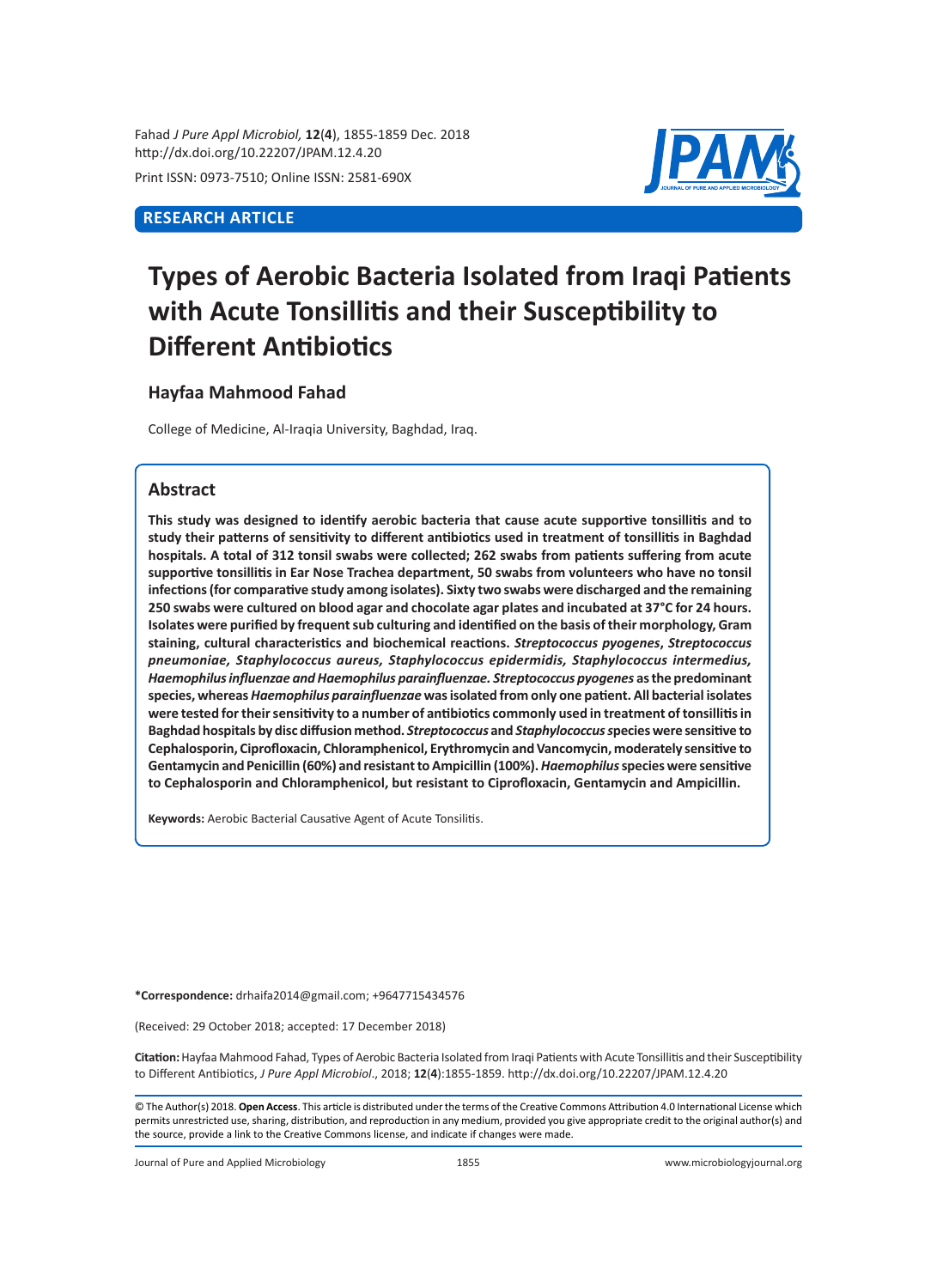#### **INTRODUCTION**

Acute tonsillitis is caused by one of several possible types of bacteria or viruses and usually lasts for 6 days. It commonly affects children of 5-10 years age. Bacteria cause tonsillitis more frequently in older children and adults than in young children. *Staphylococcus aureus* and *Streptococcus pyogenes* are the most common bacteria that cause tonsillitis. *Haemophilus influenzae* is also a frequent cause of tonsil infection<sup>1</sup> . *Klebsiella pneumoniae*, *Streptococcus pneumoniae*, *Escherichia coli and Enterobacter* may also cause tonsillitis, however they are more prevalent in adults<sup>2,3</sup>. S. pyogenes is a natural colonizer of the human oropharynx mucous membrane and causes a wide range of diseases in humans. It is responsible for various skin infections such as impetigo contagiosa and erysipelas, and localized mucous membrane infections of the oropharynx (e. g. tonsillitis and pharyngitis)<sup>4</sup> . Recurrent acute tonsillitis is a major medical and social problem, which, if antimicrobial treatment fails, leads to tonsillectomy<sup>5</sup>. For medical treatment of streptococcal tonsillopharyngitis, the recommendations for injectable penicillin and oral erythromycin are downgraded. First choice remains penicillin V but there is increasing acceptance of once-daily amoxicillin. Streptococcal pharyngitis is still a major infectious disease seen in pediatric office practice. The main job of the practitioner is to make an accurate diagnosis and provide appropriate treatment in timely fashion in order to prevent acute rheumatic fever<sup>6</sup>.

In this study we tried to identify aerobic bacteria isolated from patients suffering from acute suppurative tonsillitis and determine their susceptibility to antibiotics. The study samples were from patients of different sex and age groups suffering from acute and recurrent supportive tonsillitis and residing in different areas of Baghdad. Healthy individuals were included to compare types of bacteria isolated.

## **MATERIAL AND METHODS Bacterial isolates**

Two hundred and sixty two throat swabs were collected from different patients who were clinically diagnosed as having tonsils infections with purulent discharges in (E.N.T), teaching hospital, in Baghdad.

Fifty Throat swabs were collected from volunteers who had no tonsils infections. Samples were immediately transferred to the laboratory and streaked directly on blood agar and chocolate agar, which were incubated aerobically at 37°C for 24 hours. The primary isolates were sub cultured on crystal violet blood agar, blood agar, chocolate agar, McConkey agar, and Mannitol salt agar; for purification and identification, isolates were examined for their Gram stain reaction and biochemical characteristics according to Barrow and Feltham<sup>7</sup>, Ochei and Kolhatkar<sup>8</sup>, and Cheesbrough<sup>9</sup>.

## **Susceptibility of isolated bacteria to different antibiotics**

All isolates were tested for sensitivity to the following antibiotics (commercial discs from Himedia laboratories Pvt Limited Mubai India): Penicillin (10 units), Vancomycin (30mcg), Gentamicin (10 mcg), Ampicillin (l0mcg), Erythromycin (15mcg), Ciprofloxacin (l0mcg), Chloramphenicol (30mcg), Cephalosporin )30mcg) Using disc diffusion technique. The diameters of zones of inhibition were used to classify isolates as sensitive, intermediate, or resistant according to the recommendations of the National Committee for Clinical Laboratory Standard<sup>10</sup>.

#### **RESULTS**

One hundred fifty three patients (79%) were suffering from recurrent acute tonsillitis; while 37 (21%) patient were complained from first acute tonsillitis.

Bacteria Isolated from patients with acute suppurative tonsillitis; The organisms isolated were *Streptococcus species, Staphylococcus species and Haemophilus species*. (Table 1).

Bacterial isolates according to the age: Different species of bacteria isolated, in relation to age of patients (Table 2).

Bacterial isolates according to the gender: Different species of bacteria were isolated, in relation to sex of patients (Table 3).

The following species were identified: Forty-one strains of a *Streptococci*: 32 strains *S. mutans* and 9 strains *S. pneumoniae*, 29γ hemolytic strains of *S. salivarius*, 13 strains *Staphylococcus epidermidis*, 5 *Staphylococcus aureus,* 10 strains *Staphylococcus caprae*, 6 strains *Haemophilus parainfluenzae*.

Journal of Pure and Applied Microbiology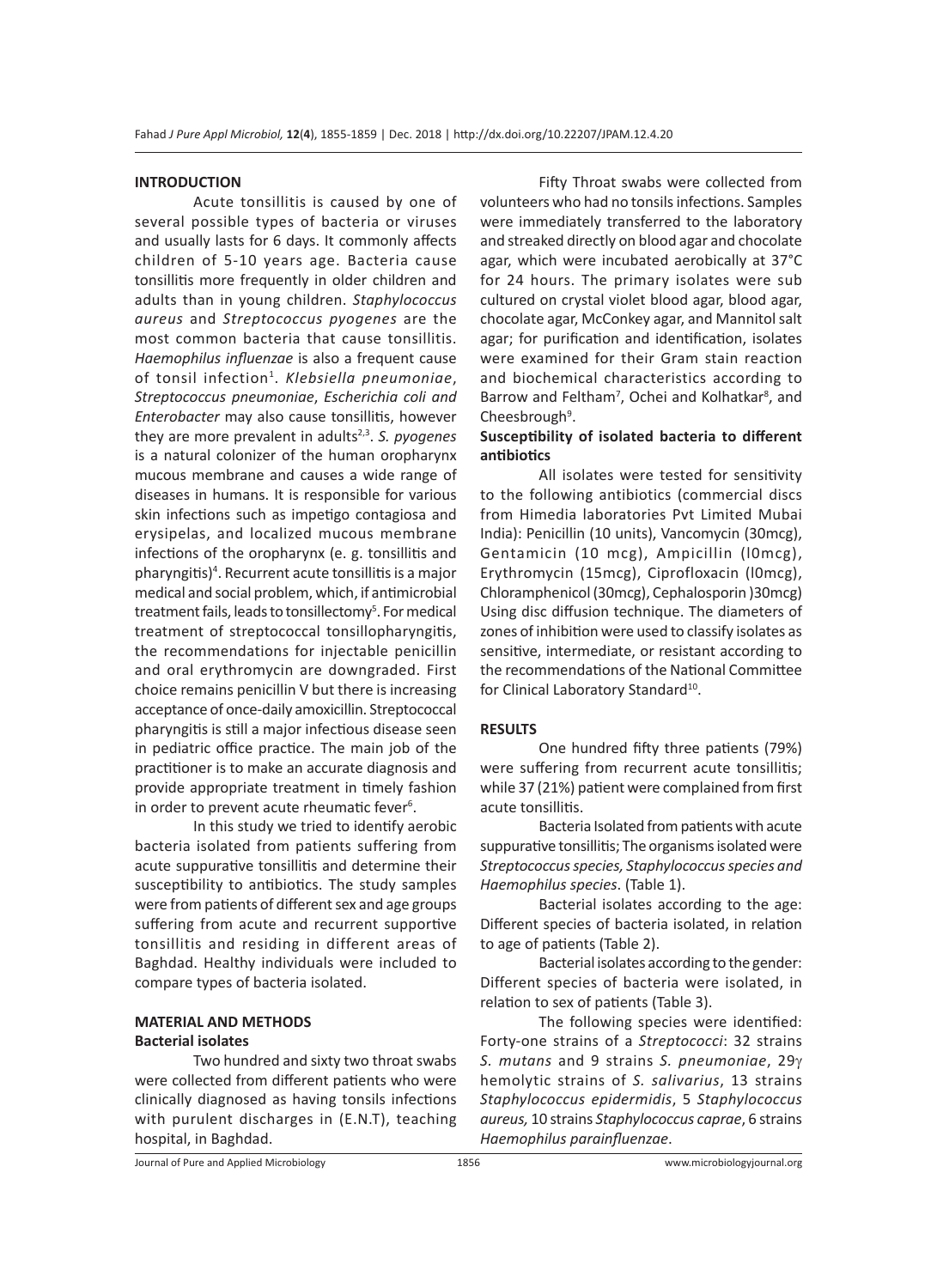**Table 1.** species of bacteria isolated from patients with acute suppurative tonsillitis.

| Bacteria isolated      | Number | Percentage |
|------------------------|--------|------------|
| Streptococcus species  | 194    | 88.6%      |
| Staphylococcus species | 21     | 9.6%       |
| Haemophilus species    | 4      | 1.8%       |
| <b>Total</b>           | 219    | 100 %      |

#### **Sensitivity to antimicrobial agents**

All bacterial isolates were tested for their sensitivity to a number of antibiotics commonly used in treatment of tonsillitis in Baghdad hospitals by disc diffusion method results (Table 4).

|  |  | Table 2. Frequency of organisms isolated according to the age. |
|--|--|----------------------------------------------------------------|
|--|--|----------------------------------------------------------------|

| <b>Isolates</b>                                                        | Total No.      | Children       |                         |                | Adult                    |  |
|------------------------------------------------------------------------|----------------|----------------|-------------------------|----------------|--------------------------|--|
|                                                                        |                | No.            | Percentage              | No             | Percentage               |  |
| Streptococcus species<br>Staphylococcus species<br>Haemophilus species | 194<br>21<br>4 | 113<br>10<br>4 | 58.2%<br>47.6%<br>100 % | 81<br>11<br>00 | 41.8%<br>52.4%<br>$00\%$ |  |

**Table 3.** Frequency of organisms isolated according to the gender.

| <b>Isolates</b>        | Total No. |     | Children   |     | Adult      |  |
|------------------------|-----------|-----|------------|-----|------------|--|
|                        |           | No. | Percentage | No  | Percentage |  |
| Streptococcus species  | 194       | 40  | 20.6%      | 154 | 79.4%      |  |
| Staphylococcus species | 21        | 8   | 83.1 %     | 13  | 61.9%      |  |
| Haemophilus species    | 4         | 4   | 100 %      | 00  | $00\%$     |  |

**Table 4.** percentage of the sensitivity of bacteria isolated from patients with acute suppurative tonsillitis to different antimicrobial agents.

| <b>Isolates</b>    | No. |            | Types of antibiotic and percentage of resistance and sensitivity |              |        |              |      |            |      |  |
|--------------------|-----|------------|------------------------------------------------------------------|--------------|--------|--------------|------|------------|------|--|
|                    |     | Penicillin |                                                                  | Erythromycin |        | Ciproflxacin |      | Vancomycin |      |  |
|                    |     | S%         | R%                                                               | $S\%$        | R%     | $S\%$        | R%   | $S\%$      | R%   |  |
| S. Pyogenes        | 188 | 60.6       | 25.6                                                             | 81.9         | 12.2   | 87.8         | 8.0  | 81.4       | 13.8 |  |
| S. Pneumoniae      | 6   | 50         | 16.7                                                             | 83.3         | 16.7   | 66.6         | 16.7 | 16.7       | 50   |  |
| Staph. aureus      | 15  | 6.7        | 86.6                                                             | 80           | 13.3   | 66.7         | 20   | 80         | 13.3 |  |
| Staph. epidermidis | 3   | 66.7       | 33.3                                                             | 100          | $00\,$ | 100          | 00   | 100        | 00   |  |
| Staph. intermedius | 3   | 00         | 100                                                              | 100          | $00\,$ | 100          | 00   | 100        | 00   |  |
| H. influenza       | 3   | 00         | 100                                                              | 66.7         | 33.3   | 00           | 33.3 | 00         | 66.7 |  |
| H. Parainfluenzae  | 3   | 00         | 00                                                               | 100          | 00     | 100          | 00   | 100        | 00   |  |

#### **DISCUSSION**

In this study the isolated bacteria from patients with acute suppurative tonsillitis were streptococcus species (88.6%), which included *Streptococcus pyogenes*, the predominant (96.9%) (n = 188). Sun. *et al.*,<sup>11</sup>, in their study in Taipei, Taiwan; found that the most common causes of acute suppurative bacterial tonsillitis in children was group A -hemolytic streptococci (*S. pyogenes*). The other isolated species of streptococci was *S. pneumoniae* which can be found in the nasopharynex of many healthy individuals<sup>12</sup>. However, Pyatkin, et al.,<sup>13</sup> reported that *S. pneumoniae* might cause tonsillitis; in this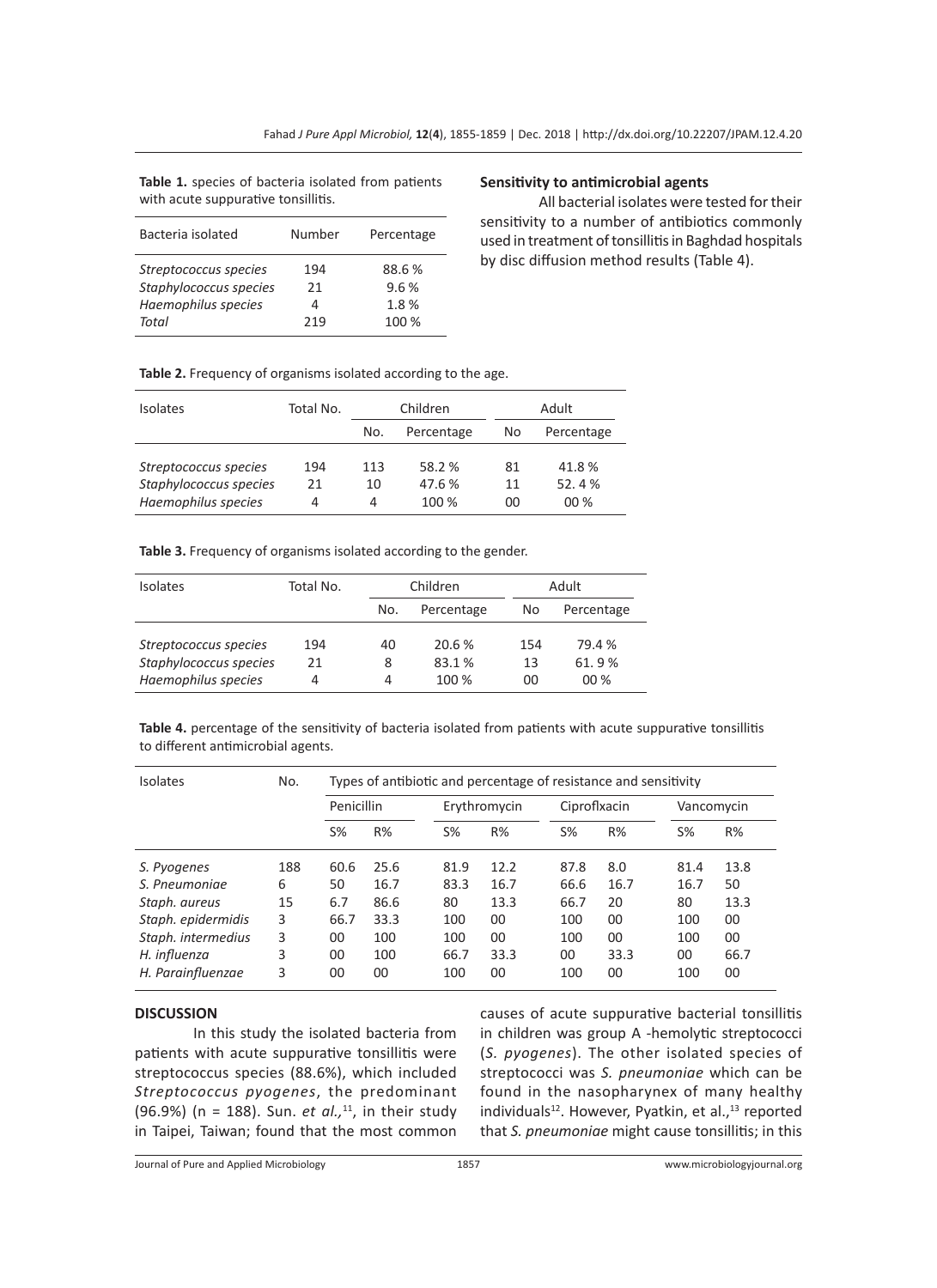study it was isolated in less frequency (3.1%). Streptococcus species were more common in children than in adults, (58.2%) (n = 113), (41.8%) (n = 81) respectively; (*S. pyogenes* 58% in children, 42% in adults; and *S. pneumoniae*, 66.7% in children, and 33.3% in adults). This result is similar to that obtained by Walsh *et al*, <sup>14</sup>, who reported that *S. pyogenes* was found in around 55-70% in children up to 15 years of age, and only in 5% of adults over 35 years of age.

In recurrent tonsillitis, the pathogen may vary with the age of the patient and geographical locations<sup>15,16</sup>. *Staphylococcus species* remain an important component of commensal flora. They are opportunistic pathogens and some of the species isolated in this study are known to cause tonsillitis. *Staphylococcus aureus*, was predominant (71.4%) (n = 15) which is in agreement with Timon, *et al*.,17 and it is considered second to *S. pyogenes* in attacking tonsils18. *Staph, epidermidis* and *Staph, intermedius* were isolated from (14.3%) (n = 3) of samples. These organisms were found more common in females than in males in proportions of (61.9%), and (38.1%) respectively and in more in adults (52.4%) than in children (47.6%). Other organisms isolated were *Haemophilus species*. All *Haemophilus species* isolated were from male children only. Cheesbrough<sup>9</sup>, reported that some species of Haemophilus are normally found in the upper respiratory tract as a part of normal flora.

In our study we observed that females were, more predominantly, afflicted by *Streptococcus species* than males with a ratio of 4:1, despite the fact that there is no difference in the incidence of streptococcal infections in both sexes. Also, they were afflicted by *Staphylococcus species* more frequently than males in a ratio of 1.6:1. In fact, *Haemophilus species* were not isolated from females; they were all isolated from male children. However, no satisfactory explanation to this sex difference distribution could be stated. It was found that Children were, more predominantly, afflicted by *Streptococcus species* than adults, and both groups of age are semi-equally afflicted by *Staphylococcus species.*

Antimicrobial sensitivity testing revealed that *Streptococcus and Staphylococcus species* were sensitive to Cephalosporin, Ciprofloxacin, Chloramphenicol, Erythromycin and Vancomycin, moderately sensitive to Gentamycin and Penicillin (60%) and resistant to Ampicillin (100%). *Haemophilus species* were sensitive to Cephalosporin and Chloramphenicol, but resistant to Ciprofloxacin, Gentamycin and Ampicillin.

All isolates were found sensitive to Cephalosporin and Chloramphenicol (95.9%). Cephalosporin was more effective than Penicillin and all other drugs. This is in agreement with Pichichero et al.<sup>19</sup>, who made randomized single blind evaluation of Cefadroxil and Phenoxymethyl Penicillin in the treatment of streptococcal pharyngitis. Their results suggested that Cephalosporin was more effective than Penicillin in the treatment of GABHs pharyngitis. Pichichero<sup>20</sup>, studied explanations for Penicillin therapy failures in streptococcal pharyngitis. His results stated that Cephalosporin was more effective than Penicillin. Although Penicillin continues to be the recommended treatment for acute and recurrent tonsillitis, in our studies Penicillin proved to be the second drug since all strains isolated showed high resistance to it. On the other hand, as it is known, Erythromycin was an alternative treatment to Penicillin. In our results Erythromycin was more effective than Penicillin. According to Kelley, et al.,<sup>21</sup> Erythromycin is still remains the drug of choice for streptococcal throat infection. Their findings explained that no isolates were fully resistant to Erythromycin. Since Erythromycin is a popular alternative therapy for GABHs, the prevalence of resistant organisms in the community is important. Increasing rates of Erythromycin resistance have recently been reported. In Finland, rates of Erythromycin resistance as high as 24% had been demonstrated<sup>22</sup>, In our study 40 patients received Erythromycin course, 20 of patients (50%) were recovered, although in disc diffusion method 84.4% of isolates were sensitive to Erythromycin, 4.6% were intermediate and only 11% of isolates were resistant. Also 64 patients received Ampicillin course none of them were recovered, in accordance to the results provided by sensitivity test (96.3% of isolates were resistant to Ampicillin). Antibiotic resistance has increased dramatically over the past 10 years. In many countries, penicillin resistance to *Streptococcus pneumoniae* is nearly 50% with resistance to other drugs rising as well<sup>23</sup>. Several explanations have been proposed for the failure of antibiotic in treatment of tonsillitis, but we suggested that

Journal of Pure and Applied Microbiology